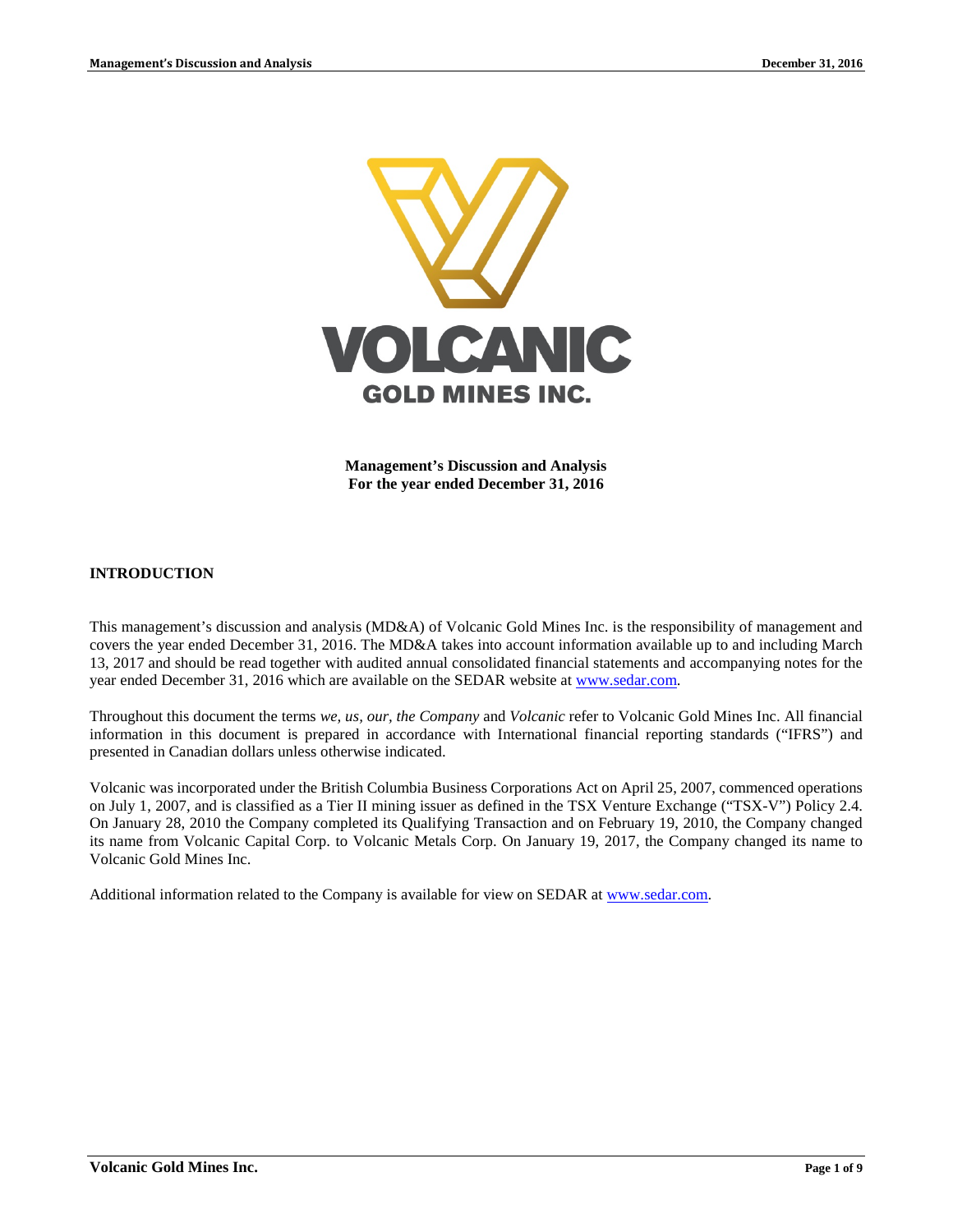## **DESCRIPTION OF BUSINESS**

The Company's main business is the identification, acquisition, exploration and development of natural resource properties in Africa.

## *Acquisition - Mandiana Gold Project and Related Financing*

On November 3, 2016, the Company entered in an assignment agreement with Radius Gold Inc. ("Radius"), pursuant to which the Company was assigned a purchase agreement to acquire the Mandiana project, a gold property located in Guinea, from Sovereign Mines of Africa PLC ("SMA"). The transaction closed on January 19, 2017.

The Company acquired all of the outstanding share capital of SMA's wholly owned subsidiary, Sovereign Mines of Africa Ltd., which holds a 75-per-cent interest in a series of exploration permits located in Guinea commonly referred to as the Mandiana project. The remaining interest in the Mandiana project is held by SOGUIPAMI, a government-owned business entity in Guinea formed to conduct mineral exploration projects.

In consideration for acquiring the outstanding share capital of Sovereign Mines and for the assignment by Radius, the Company issued 2,502,489 common shares to SMA and 1,263,883 common shares to Radius, such that SMA held 9.9 per cent and Radius held 5.0 per cent of the outstanding share capital of the Company following completion of the transaction. The Company also agreed to reimburse Radius for certain expenses incurred in the development of the transaction and granted to Radius certain rights to participate in future equity financings completed by the Company. Each of SMA, Sovereign Mines and Radius are at arm's length to the Company.

In connection with the transaction, on January 5, 2017, the Company completed a non-brokered private placement of 6,666,667 units at \$0.15 per unit for proceeds of \$1,000,000. Each unit consists of one common share and one-half of one warrant, each whole warrant entitling the holder to purchase one additional common share of the Company at \$0.25 until January 5, 2018. The warrants are subject to an acceleration provision such that if the closing price of the Company's shares for 10 consecutive trading days is 40 cents or greater, the Company may give notice to the holders of the warrants that the warrants will expire 30 calendar days after receipt of such notice. In connection with the financing, the Company paid a cash commission totalling \$9,765 and issued 241,733 common shares and 427,700 agent warrants, each warrant exercisable at \$0.25 per share until January 5, 2018 and subject to the same acceleration provision as above.

## *The Mandiana Project*

The permits comprising the Mandiana Project consist of two contiguous claim blocks which cover an area of approximately 304 sq km situated approximately 80 km southeast of AngloGold Ashanti's Siguiri gold mine in eastern Guinea. The Mandiana Project permits occupy a broadly north-south trending belt of gold occurrences shown on a published 1:1,000,000 map of gold deposits and lie within an area known as the Bure Goldfields. Intense artisanal gold mining is conducted throughout the area of the claims and supports the local economy.

The northern of the two claim blocks is the only area that has seen recorded modern exploration activity. Between 2010 and 2013, SMA drilled 119 reverse-circulation and diamond core holes for over 16,000 m of drilling, targeting under the areas of the artisanal mining activity. A Mineral Resource Statement was issued by SMA in January 2014 for the Mandiana project. The estimate was prepared to JORC Code standards by SRK Consulting (UK) Ltd. The Company has retained the services of SRK Consulting (Canada) Ltd. ("SRK") to update the 2014 Technical Report to NI43-101 standards and reissue a new Mineral Resource Statement for Mandiana.

The Mandiana Project contains an Inferred Mineral Resource of 612,000 oz of contained gold (16.1 Mt at 1.18 g/t Au) for the four deposits drilled by SMA, including 510,000 oz of contained gold (13.3 Mt at 1.20 g/t Au) in the Yagbelen deposit. The Inferred Mineral Resource is given in the following table: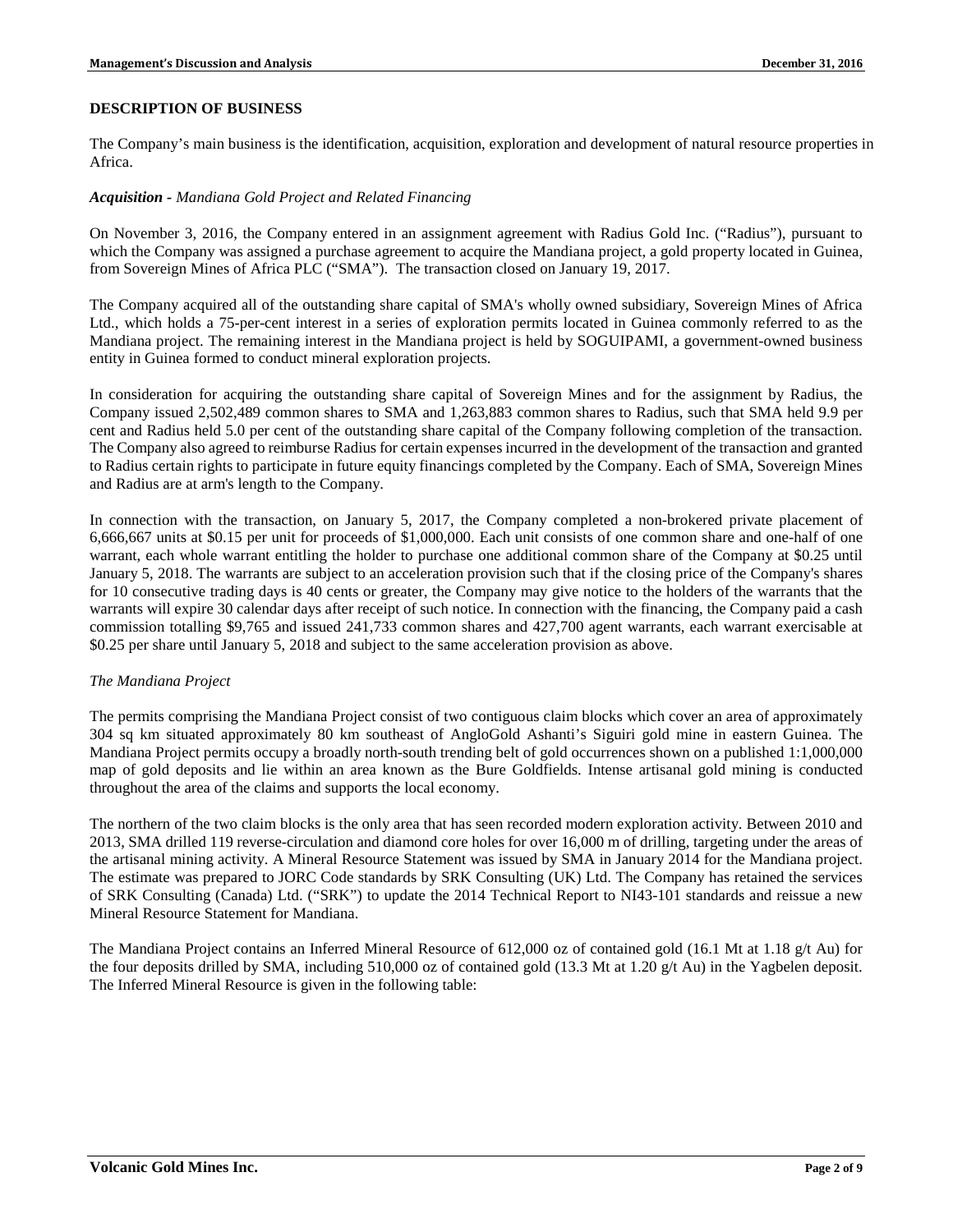| <b>Deposit</b><br>Category |           | Quantity | Gold<br>Grade | <b>Contained</b><br>Gold |
|----------------------------|-----------|----------|---------------|--------------------------|
|                            |           | Mt       | g/t           | <b>OZ</b>                |
| Inferred                   | Yagbelen  | 13.3     | 1.20          | 510,000                  |
|                            | Foulouni  | 0.7      | 1.13          | 25,000                   |
|                            | Woyondjan | 1.9      | 0.99          | 61,000                   |
|                            | Damantere | 0.2      | 2.21          | 16,000                   |
| Inferred                   | Total     | 16.1     | 1.18          | 612,000                  |

Mineral resources are reported in relation to a conceptual pit shell. Mineral resources are not mineral reserves and have not demonstrated economic viability. All figures are rounded to reflect the relative accuracy of the estimate. Open pit mineral resources are reported at a cut-off grade of 0.3 g/t gold. Cutoff grades are based on a price of US\$1,550 per ounce of gold and recovery of 95 percent.

*Simon Meadows Smith, consulting geologist to the Company, is a Qualified Person as defined by National Instrument 43- 101 -- Standards of Disclosure for Mineral Projects, and has reviewed and approved the disclosure of technical information contained in this MD&A.*

### **OVERALL PERFORMANCE AND SUBSEQUENT EVENTS**

During the year ended December 31, 2016, the Company extended the expiry of 10,000,000 warrants, exercisable at \$0.05 per share, from January 17, 2017 to January 17, 2019.

Refer to the Acquisition section above for a description of the Mandiana Property acquisition and the related financing which closed subsequent to December 31, 2016. In connection with the acquisition, the Company appointed Jeremy Crozier as president and a director of the Company.

On January 19, 2017, the Company changed its name from Volcanic Metals Corp. to Volcanic Gold Mines Inc. and began trading under the symbol "VG" on the TSX Venture Exchange.

On January 25, 2017, the Company issued 8,000,000 common shares upon the exercise of 8,000,000 warrants at a price of \$0.05 per share.

On March 9, 2017, the Company completed a private placement of 12,500,000 units at \$0.40 per unit for proceeds of \$5,000,000. Each unit consists of one common share and one full warrant, each warrant exercisable into one common share of the Company at a price of \$0.80 per share for a period of five years. The warrants are subject to an acceleration provision such that if the closing price of the Company's shares for 10 consecutive trading days is \$1.00 or greater, the Company may give notice to the holders of the warrants that the warrants will expire 30 calendars days after receipt of such notice. In connection with the financing, the Company paid a cash commission totalling \$220,262 and issued 550,655 agent warrants, each warrant exercisable at \$0.80 for a period of five years and subject to the same acceleration provision as above.

There were no other significant events during the year ended December 31, 2016 or subsequent to December 31, 2016 to the date of this report.

## **SELECTED ANNUAL INFORMATION**

The following table provides a brief summary of the Company's annual financial operations. For more detailed information, refer to the Financial Statements:

|                                          | December 31, 2016 |                          | December 31, 2015 |           | December 31, 2014 |
|------------------------------------------|-------------------|--------------------------|-------------------|-----------|-------------------|
| Total income – Interest                  |                   | $\overline{\phantom{a}}$ |                   | -         | 1.528             |
| Loss before taxes                        |                   | (429, 543)               |                   | (116,095) | (809,500)         |
| Loss and comprehensive loss for the year |                   | (429, 543)               |                   | (116,095) | (809,500)         |
| Basic and diluted loss per share         |                   | (0.03)                   |                   | (0.01)    | (0.06)            |
| Total assets                             |                   | 479.719                  |                   | 418,516   | 479,174           |
| Working capital                          |                   | 168,295                  |                   | 296,271   | 412,366           |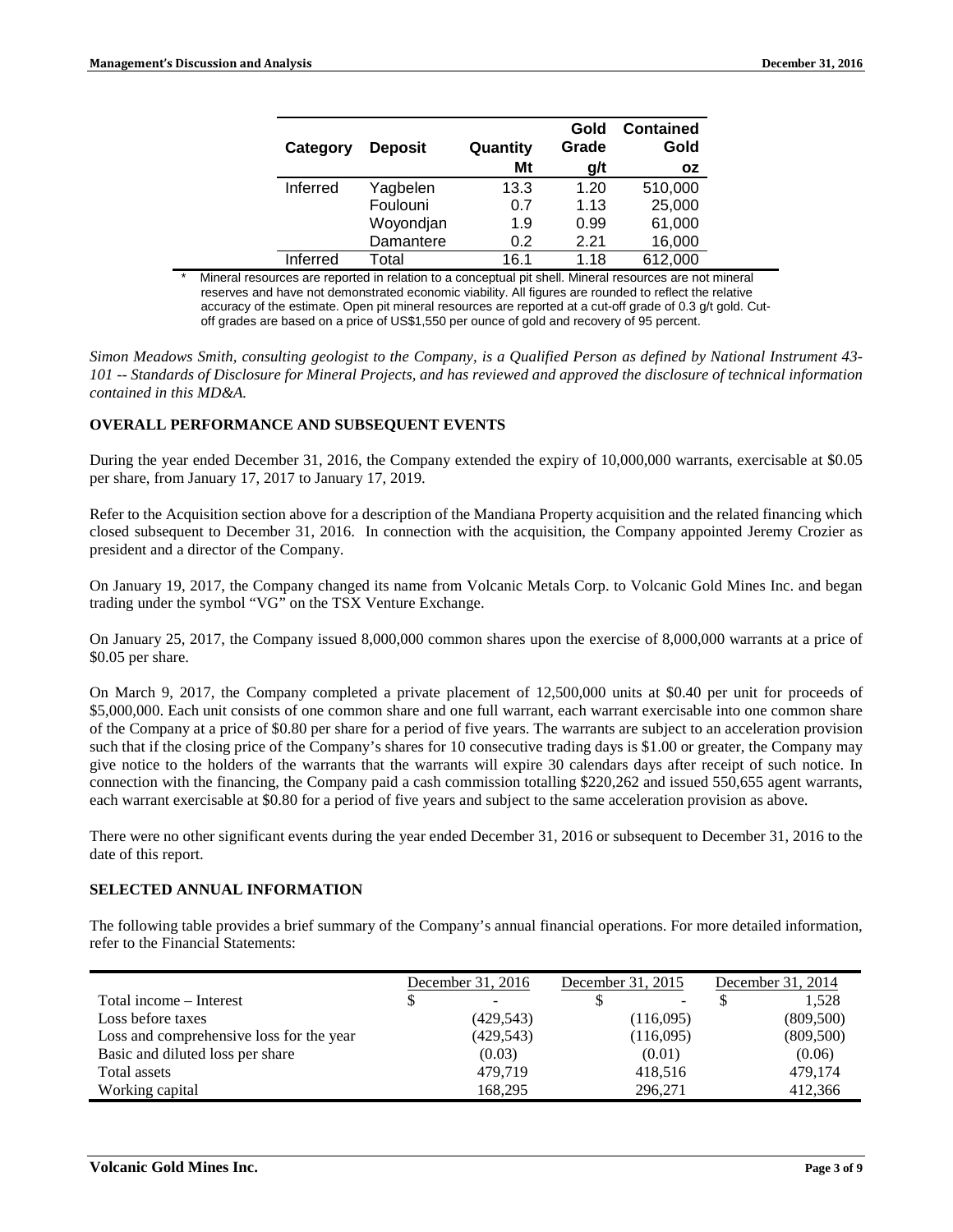### **RESULT OF OPERATIONS**

The financial statements reflect the financial condition of the Company's business for year ended December 31, 2016.

During the year ended December 31, 2016 the Company incurred a loss \$429,543, as compared to a loss of \$116,095 for the year ended December 31, 2015. An analysis of significant revenue and expenses for the period are as follows:

|                                           | December 31. |         | December 31. |        |
|-------------------------------------------|--------------|---------|--------------|--------|
|                                           |              | 2016    |              | 2015   |
| Consulting and management fees            | S            | 60,000  |              | 60,000 |
| Professional fees                         |              | 59.840  |              | 24,537 |
| Property Investigation                    |              | 247,254 |              | 5,456  |
| Regulatory and filing fees                |              | 20,507  |              | 13,047 |
| Recovery on write-off of accounts payable |              | 8,938   |              |        |

Professional fees, regulatory and filing fees related to the Company filing its regulatory annual and interim reports. Consulting and management fees related to fees paid or accrued to the CEO. Project investigation related to the acquisition of the Mandiana Property as discussed above. The recovery on write-off of accounts payable related to old accounts in a dormant subsidiary.

### **SUMMARY OF QUARTERLY RESULTS**

The Company's quarterly Mineral Properties, Working Capital balance and operating results over the last eight quarters are summarized as follows:

| Three Months Ended     | Dec $16$   | Sept $16$ | June $16$ | Mar $16$                 | Dec $15$  | Sept '15  | Jun $15$                 | Mar $15$  |
|------------------------|------------|-----------|-----------|--------------------------|-----------|-----------|--------------------------|-----------|
| <b>Total assets</b>    | \$479,719  | \$358,175 | \$395,018 | \$402.751                | \$418,516 | \$422,413 | \$425,727                | \$452,305 |
| Property and equipment | ۰          |           | ۰         | -                        |           | ۰         | ۰                        |           |
| Mineral properties     | ۰          | ٠         | ۰         | $\overline{\phantom{a}}$ | ۰         | ٠         | $\overline{\phantom{a}}$ |           |
| <b>Working Capital</b> | 168,295    | 178,658   | 246,569   | 269,775                  | 296,271   | 332,515   | 354,121                  | 387,732   |
| Share-based payments   | ۰          | ٠         | ۰         | -                        | ۰         |           | -                        |           |
| Loss for the period    | (429, 543) | (67, 911) | (23,206)  | (26, 496)                | (36, 244) | (21,606)  | (33,611)                 | (24, 634) |
| Loss per share         | (0.03)     | (0.00)    | (0.00)    | (0.00)                   | (0.01)    | (0.00)    | (0.00)                   | (0.00)    |

During the year ended December 31, 2016 the Company did not have any employees. Operating expenses, include sharebased payments, legal, accounting and regulatory filing fees related to the Company filing its regulatory annual and interim reports, consulting, management and administrative fees for preparing accounting records, daily operations and consulting services.

### **FOURTH QUARTER RESULTS**

During the three months ended December 31, 2016 the Company incurred a loss \$311,930, as compared to a loss of \$36,244 for the three months ended December 31, 2015. An analysis of significant revenue and expenses for the period are as follows:

|                                |   | December 31. |  | December 31. |  |
|--------------------------------|---|--------------|--|--------------|--|
|                                |   | 2016         |  | 2015         |  |
| Professional fees              | S | 52,560       |  | 15,357       |  |
| Consulting and management fees |   | 15,000       |  | 15,000       |  |
| <b>Property Investigation</b>  |   | 191,163      |  |              |  |
| Regulatory and filing fees     |   | 9.563        |  | 2.956        |  |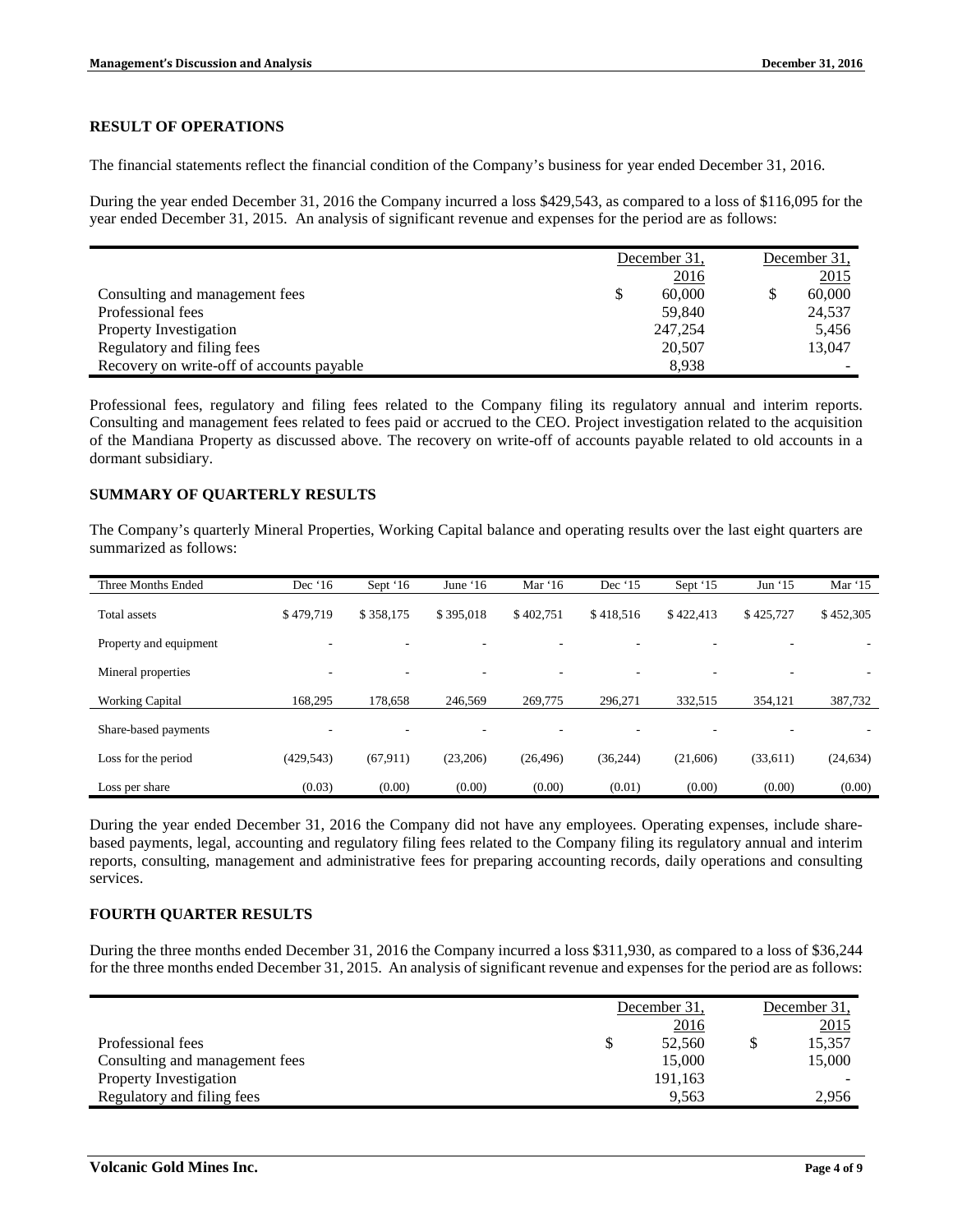### **LIQUIDITY AND CAPITAL RESOURCES**

As at December 31, 2016, the Company had a working capital of \$168,295. The Company has financed its operations to date primarily through the issuance of common shares. The Company's resource exploration and development activities do not provide a source of income and therefore Volcanic has a history of losses and an accumulated deficit. However, given the nature of our business, the results of operations as reflected in the net losses and losses per share do not provide meaningful interpretation of our valuation. The Company announced the acquisition of the Mandiana project and the related financing (completed subsequent to December 31, 2016) as discussed above, however the Company will require additional funding to further fund its exploration plans at this project. The Company will continue to seek capital through the issuance of common shares. However, the Company can offer no assurance that the Company will be successful in raising such funds on terms favorable to it when required.

Net cash used in operating activities during the year ended December 31, 2016 was \$245,580 (2015 – \$51,348).

Net cash used in investing activities during the year ended December 31, 2016 was \$nil (2015 - \$nil).

Net cash provided from financing activities during the year ended December 31, 2016 was \$301,567 (2015 - \$9,734 cash used).

The financial statements have been prepared on a going concern basis which assumes that the Company will be able to realize its assets and discharge its liabilities in the normal course of business for the foreseeable future. The Company's continuing operations rely on the ability of the Company to continue to raise capital.

### **OUTSTANDING SHARE DATA**

At the date of this report the Company has 45,804,038 issued and outstanding shares, and 18,811,689 outstanding warrants.

#### **TRANSACTIONS WITH RELATED PARTIES**

The financial statements include the financial statements of Volcanic Gold Mines Inc. and its 100% owned mineral exploration Albanian subsidiary Cougar Mining Sh.p.k.

The remuneration of the key management personnel, comprised of the directors and officers is as follows:

- a) Paid or accrued management fees of \$60,000 (2015 \$60,000) and rent of \$6,000 (2015 \$6,000) to Triple K Ventures Ltd., a company controlled by Michael Iverson, the CEO and director of the Company.
- b) Paid or accrued accounting fees of \$9,190 (2015 \$9,845) to Red Fern Consulting Ltd., a company controlled by Jonathan Richards, the CFO of the Company.

Included in accounts payable at December 31, 2016 was \$160,000 (2015 - \$96,021) payable to directors and officers of the Company.

#### **OFF-BALANCE SHEET ARRANGEMENTS**

The Company does not have any material off-balance sheet arrangements as at December 31, 2016 or as of the date of this report.

### **PROPOSED TRANSACTIONS**

Except for the acquisition of the Mandiana Gold Project and Related Financing, which closed subsequent to year end, there are no other proposed transactions under consideration.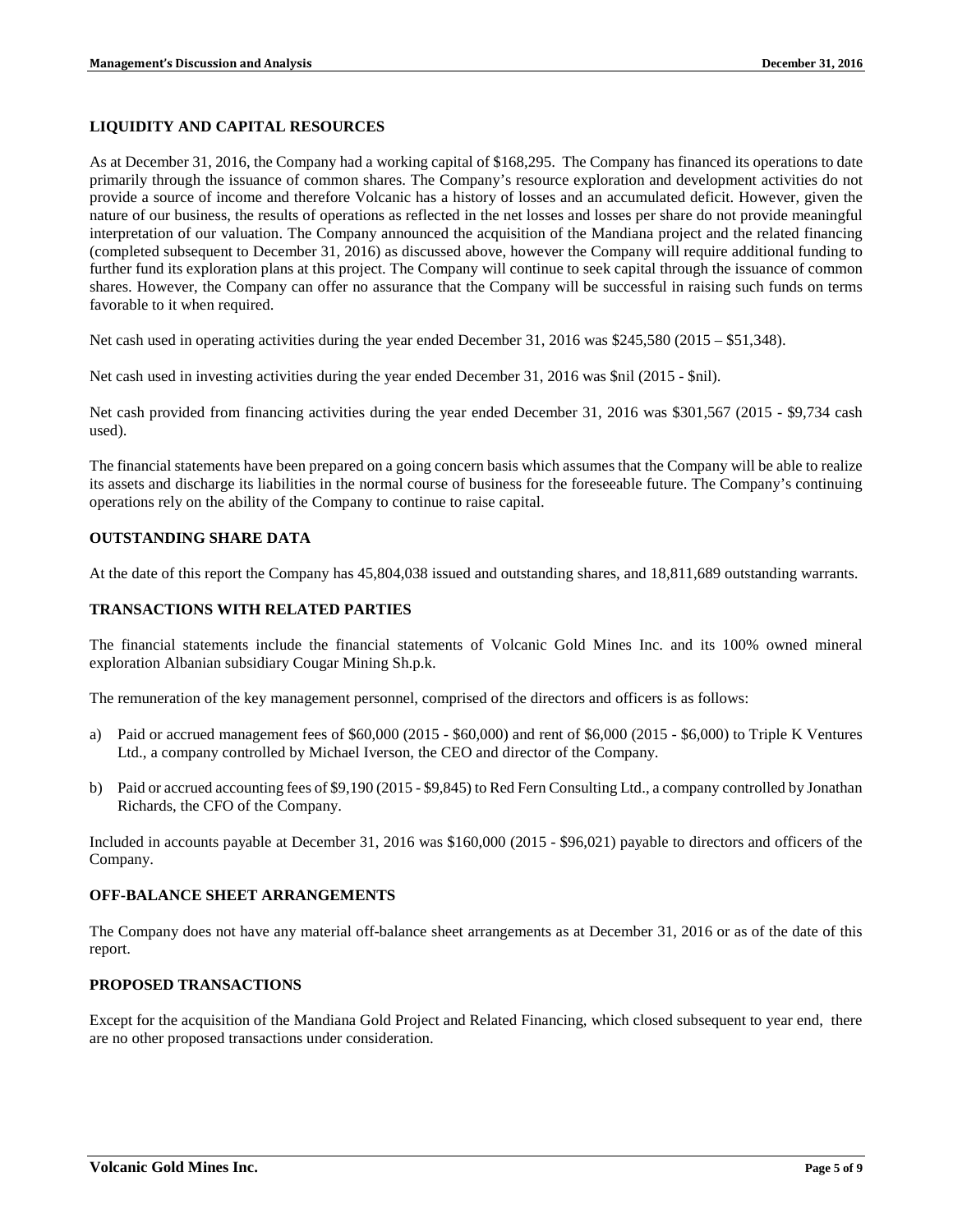# **CONTRACTUAL OBLIGATIONS**

Except as described herein or in the Company's financial statements at December 31, 2016, the Company had no additional material financial commitments.

## **CHANGES IN ACCOUNTING POLICIES INCLUDING INITIAL ADOPTION**

### **Newly adopted significant accounting policies**

The accounting policies adopted in the preparation of the consolidated financial statements are consistent with those followed in the preparation of the Company's annual consolidated financial statements for the year ended December 31, 2015. There were no new standards and interpretations effective as of January 1, 2016 that would be applicable to the Company.

#### **New standards not yet adopted**

Certain pronouncements were issued by the IASB or IFRIC that are not mandatory for accounting periods beginning on or after January 1, 2015 or later periods. They have not been early adopted in these financial statements. In all cases the Company intends to apply these standards from application date as indicated below:

IFRS 9, Financial Instruments is part of the IASB's wider project to replace IAS 39 Financial Instruments: Recognition and Measurement. IFRS 9 retains but simplifies the mixed measurement model and establishes two primary measurement categories for financial assets: amortized cost and fair value. The basis of classification depends on the entity's business model and the contractual cash flow characteristics of the financial asset. The standard is effective for annual periods beginning on or after January 1, 2018. The Company has not yet made an assessment of the impact of the amendments.

There are no other IFRSs or IFRIC Interpretations that are not yet effective that would be expected to have a material impact on the Company.

## **CRITICAL ACCOUNTING POLICIES AND ESTIMATES**

The Company's accounting policies are described in Note 3 of its annual consolidated financial statements for the year ended December 31, 2016. Management considers the following policies to be the most critical in understanding the judgments that are involved in the preparation of our consolidated financial statements and the uncertainties that could impact its results of operations, financial condition and cash flows.

#### **Basis of consolidation**

These consolidated financial statements include the financial statements of the Company and the entity controlled by the Company. Control exists when the Company has the power, directly or indirectly, to govern the financial and operating policies of an entity so as to obtain benefits from its activities. The financial statements of the subsidiary are included in the consolidated financial statements from the date that control commences until the date that control ceases. All significant intercompany transactions and balances have been eliminated.

#### **Exploration and evaluation - mineral properties**

Pre-exploration costs are expensed as incurred. Costs related to the acquisition and exploration of mineral properties are capitalized by property until the commencement of commercial production. If commercially profitable ore reserves are developed, capitalized costs of the related property are reclassified as mining assets and amortized using the unit of production method. If, after management review, it is determined that capitalized acquisition, exploration and evaluation costs are not recoverable over the estimated economic life of the property, or the property is abandoned, or management deems there to be an impairment in value, the property is written down to its net realizable value.

Any option payments received by the Company from third parties or tax credits refunded to the Company are credited to the capitalized cost of the mineral property. If payments received exceed the capitalized cost of the mineral property, the excess is recognized as income in the year received. The amounts shown for mineral properties do not necessarily represent present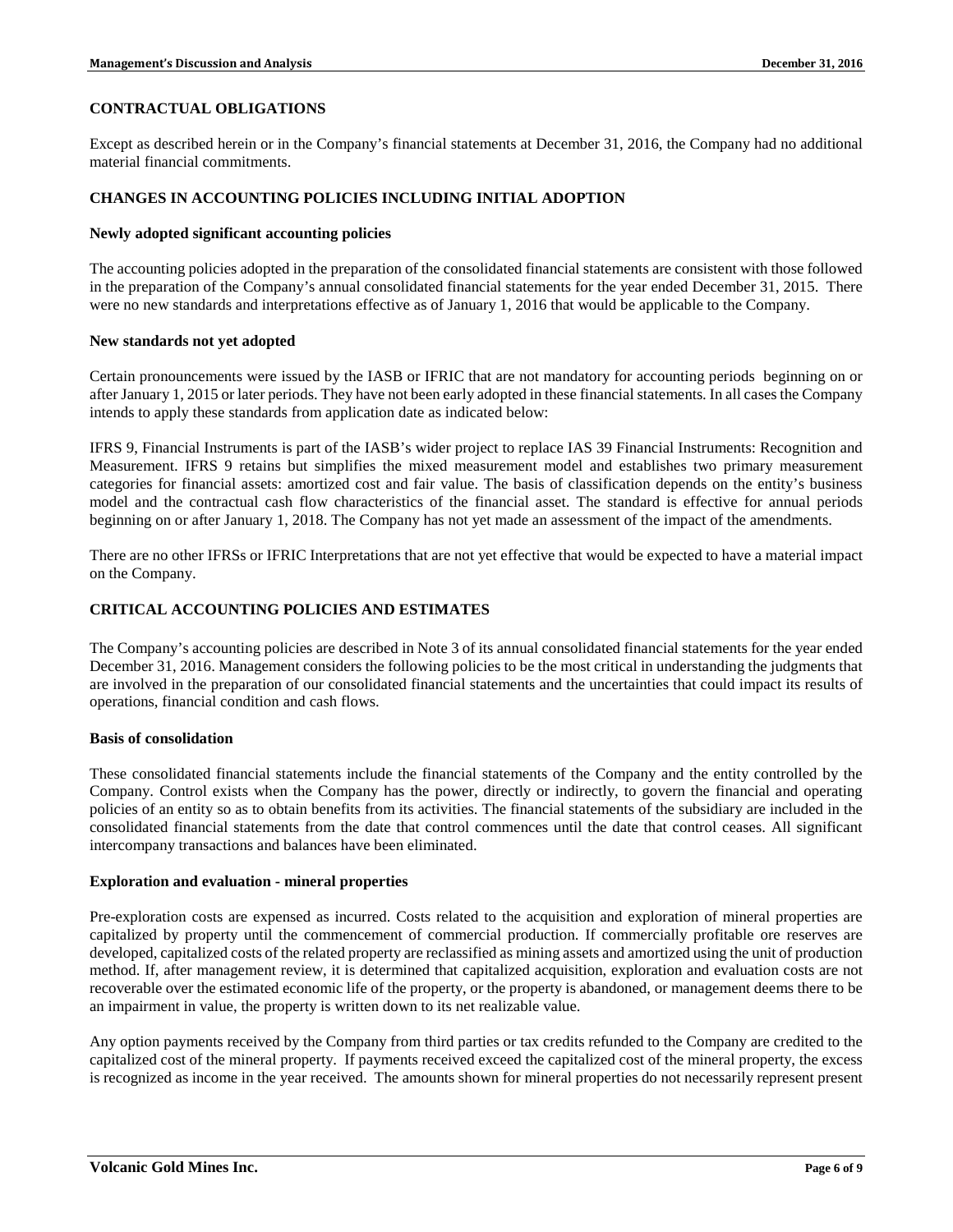or future values. Their recoverability is dependent upon the discovery of economically recoverable reserves, the ability of the Company to obtain the necessary financing to complete the development, and future profitable

### **Impairment**

At the end of each reporting period, the Company's assets are reviewed to determine whether there is any indication that those assets may be impaired. If such indication exists, the recoverable amount of the asset is estimated in order to determine the extent of the impairment, if any. The recoverable amount is the higher of fair value less costs to sell and value in use. Fair value is determined as the amount that would be obtained from the sale of the asset in an arm's length transaction between knowledgeable and willing parties. In assessing value in use, the estimated future cash flows are discounted to their present value using a pre-tax discount rate that reflects current market assessments of the time value of money and the risks specific to the asset. If the recoverable amount of an asset is estimated to be less than its carrying amount, the carrying amount of the asset is reduced to its recoverable amount and the impairment loss is recognized in the profit or loss for the period. For an asset that does not generate largely independent cash inflows, the recoverable amount is determined for the cash generating unit to which the asset belongs.

Where an impairment loss subsequently reverses, the carrying amount of the asset (or cash-generating unit) is increased to the revised estimate of its recoverable amount, but to an amount that does not exceed the carrying amount that would have been determined had no impairment loss been recognized for the asset (or cash-generating unit) in prior years. A reversal of an impairment loss is recognized immediately in profit or loss.

### **Share-based payments**

The Company grants stock options to acquire common shares of the Company to directors, officers, employees and consultants. An individual is classified as an employee when the individual is an employee for legal or tax purposes, or provides services similar to those performed by an employee.

The fair value of stock options is measured on the date of grant, using the Black-Scholes option pricing model, and is recognized over the vesting period. On the exercise of stock options, the applicable amounts of reserves are transferred to share capital and consideration paid for the shares on the exercise of stock options is credited to share capital. Upon expiry or forfeiture, the recorded value is transferred to deficit.

In situations where equity instruments, such as stock options and warrants, are issued to non-employees and some or all of the goods or services received by the entity as consideration cannot be specifically identified, they are measured at fair value of the share-based payment. Otherwise, share-based payments are measured at the fair value of goods or services received. Upon expiry or forfeiture, the recorded value is transferred to deficit for stock options or share capital for warrants.

## **FINANCIAL INSTRUMENTS AND OTHER INSTRUMENTS**

#### *Credit risk*

Credit risk is the risk of an unexpected loss if a customer or third party to a financial instrument fails to meet its contractual obligations.

The Company's cash is held at large Canadian financial institution in interest bearing accounts. The Company has no investment in asset backed commercial paper.

The Company's receivables consist mainly of Goods and Services Tax receivable from the government of Canada.

#### *Liquidity risk*

Liquidity risk is the risk that the Company will not be able to meet its financial obligations as they fall due.

The Company manages liquidity risk through its capital management as outlined below. Accounts payable and accrued liabilities are due within one year.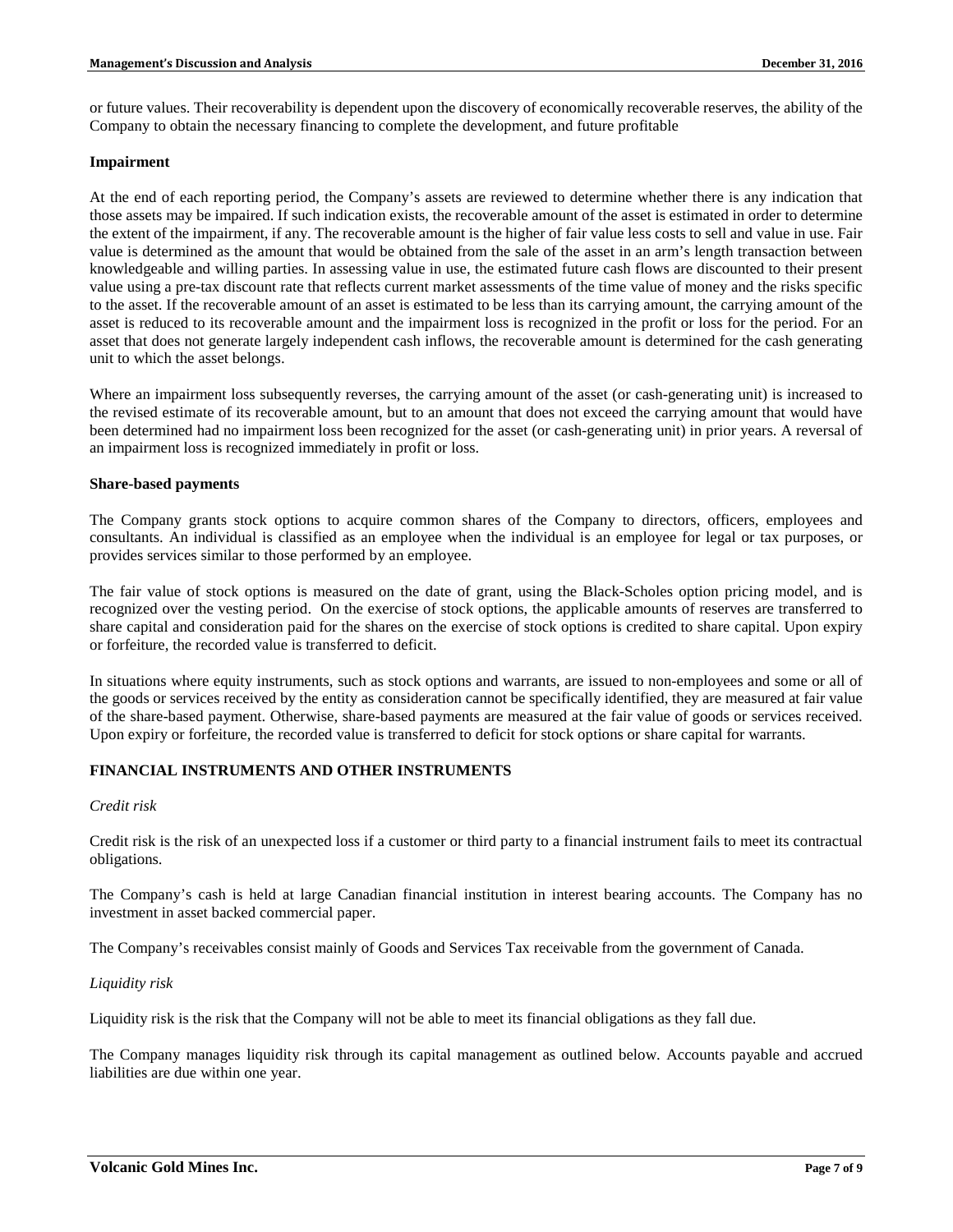#### *Market risk*

Market risk is the risk of loss that may arise from changes in market factors such as interest rates, foreign exchange rates, and commodity and equity prices.

a) Interest rate risk

The Company's exposure to interest rate risk arises from the interest rate impact on cash. The Company's practice has been to invest cash at floating rates of interest, in order to maintain liquidity, while achieving a satisfactory return for shareholders. There is minimal risk that the Company would recognize any loss as a result of a decrease in the fair value of any guaranteed bank investment certificates included in cash as they are generally held with large financial institutions. As at December 31, 2016, the Company is not exposed to significant interest rate risk.

b) Foreign currency risk

The majority of purchases are transacted in the Canadian dollar. Management believes the foreign exchange risk derived from currency conversions is not significant and therefore does not hedge its foreign exchange risk.

c) Price risk

The Company is exposed to price risk with respect to commodity prices, particularly gold. The Company closely monitors commodity prices to determine the appropriate course of action to be taken by the Company.

#### *Capital management*

The Company's objectives when managing capital are to safeguard the Company's ability to continue as a going concern in order to pursue acquisition, exploration and development of mineral properties and to maintain a flexible capital structure which optimizes the costs of capital at an acceptable risk. In the management of capital, the Company includes its components of shareholders' equity.

The Company manages the capital structure and makes adjustments to it in light of changes in economic conditions and the risk characteristics of the underlying assets. To maintain or adjust the capital structure, the Company may attempt to issue new shares, issue debt, acquire or dispose of assets or adjust the amount of cash.

In order to facilitate the management of its capital requirements, the Company prepares annual expenditure budgets that are updated as necessary depending on various factors, including successful capital deployment and general industry conditions.

The Company currently is not subject to externally imposed capital requirements. There were no changes in the Company's approach to capital management.

# **EXPLORATION COMPANY RISKS AND UNCERTAINTIES**

The operations of the Company are highly speculative due to the high-risk nature of its business in the mining industry. Companies in the exploration stage face a variety of risks and, while unable to eliminate all of them, the Company aims at managing and reducing such risks as much as possible. The Company faces a variety of risk factors such, such as proposed acquisitions not closing, project feasibility and practically, risks related to determining the validity of mineral property title claims, commodities prices and environmental laws and regulations. Management monitors its activities and those factors that could impact them in order to manage risk and make timely decisions.

## **ADDITIONAL INFORMATION**

For further information about the Company, please visit the website of the SEDAR at [www.sedar.com.](http://www.sedar.com/)

## **FORWARD-LOOKING INFORMATION**

This Management's Discussion and Analysis of Financial Condition and Results of Operations contain certain forwardlooking statements. Forward-looking statements include but are not limited to the estimation of mineral resources and